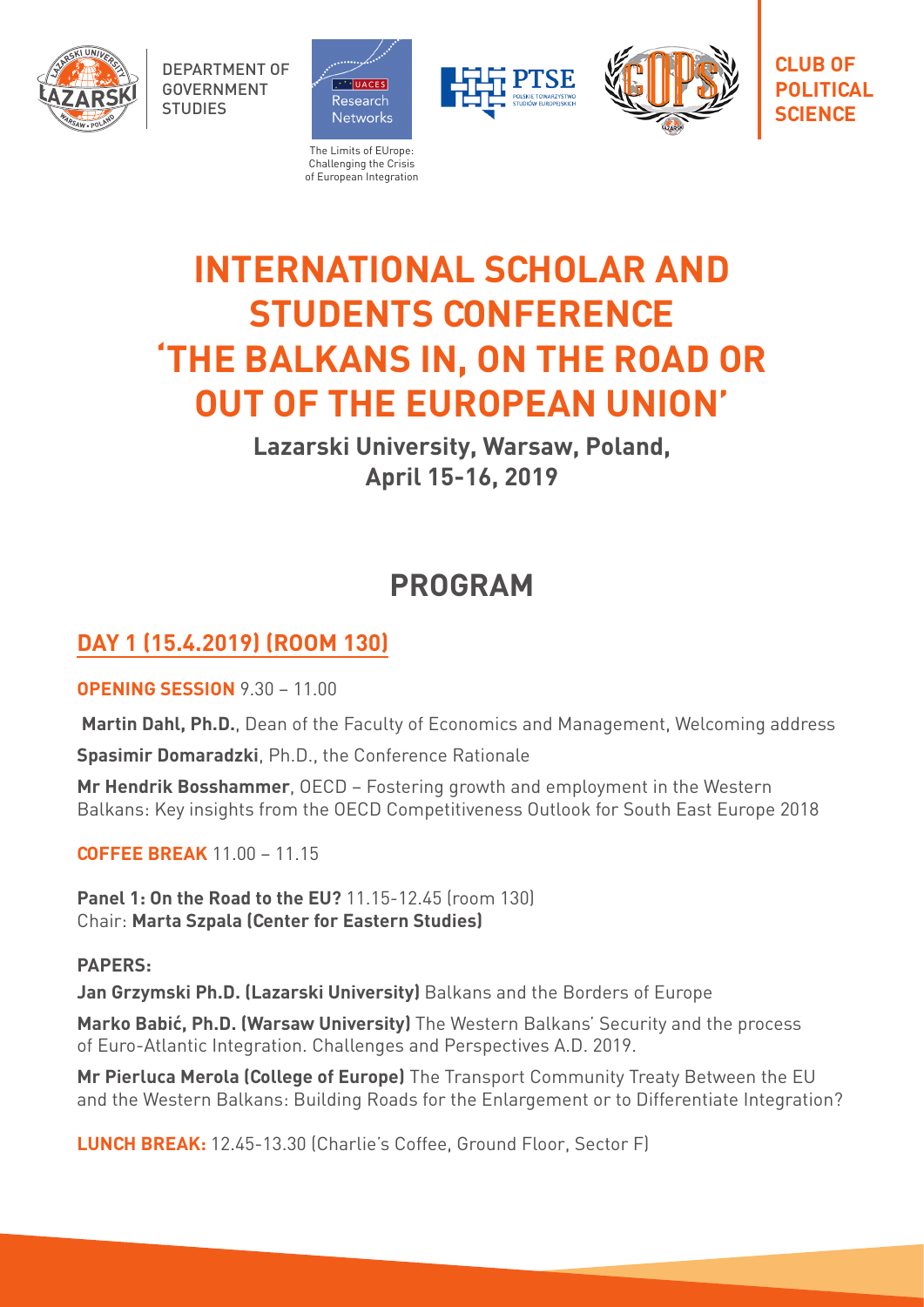### **ROUND TABLE SESSION I - The Balkans from Within** 13.30 – 15.00 (room 123)

This panel will be devoted to the internal divisions, country peculiarities and similarities of the Balkan countries. We will look to answer the following questions: into what extent the postcommunist legacy is still a relevant explanatory model today? Are we still facing a process of stalled transition or what we observe is consolidated political systems? What are the constitutive elements of these political systems and to what extent they resemble each other? To what extent they match to the structure, institutional arrangements, political practice and political culture of the "old" or "other" EU member states? Is the division of Eastern and Western Balkans still valid? Where is the role and place of Greece in the Balkan's puzzle? Can we redefine the dominant narratives of the Balkans?

**Moderator: Spasimir Domaradzki, Ph.D. (Lazarski University)**

**Prof. Nadia Boyadjieva (Institute of Balkan Studies, BAS, Harvard University)** 

**Prof. Georgi Dimitrov (Sofia University)**

**Prof. Alexander Nikolov (Sofia University)**

**Prof. Ivo Visković (University of Belgrade)**

**Jan Muś, Ph.D. (Central Europe Institute, Lublin)**

### **COFFEE BREAK** 15.00 – 15.15

#### **ROUND TABLE SESSION II The Balkans, Europeanization and the "Great Chessboard"**  15.15 – 16.45 (room 123)

This panel will accent on the relations of the Balkan countries with or within the European Union and discuss the consequences of this interaction in a wider international context. Particularly, to what extent the process of Europeanization changed the Balkan countries? What are the limits of Europeanization? To what extent other players influence the political systems, stability and priorities of the Balkan states? How these external factors shape the perspectives for future consolidation of the Balkans within the European Union?

**Moderator: Spasimir Domaradzki, Ph.D. (Lazarski University)**

**Prof. Nadia Boyadjieva (Institute of Balkan Studies, BAS, Harvard University)** 

**Prof. Georgi Dimitrov (Sofia University)**

**Prof. Alexander Nikolov (Sofia University)**

**Prof. Ivo Visković (University of Belgrade)**

**Jan Grzymski, Ph.D. (Lazarski University)**

**Marta Szpala (Centre for Eastern Studies, Warsaw)**

**Jan Muś Ph.D. (Central Europe Institute, Lublin)**

### **DINNER TBC**